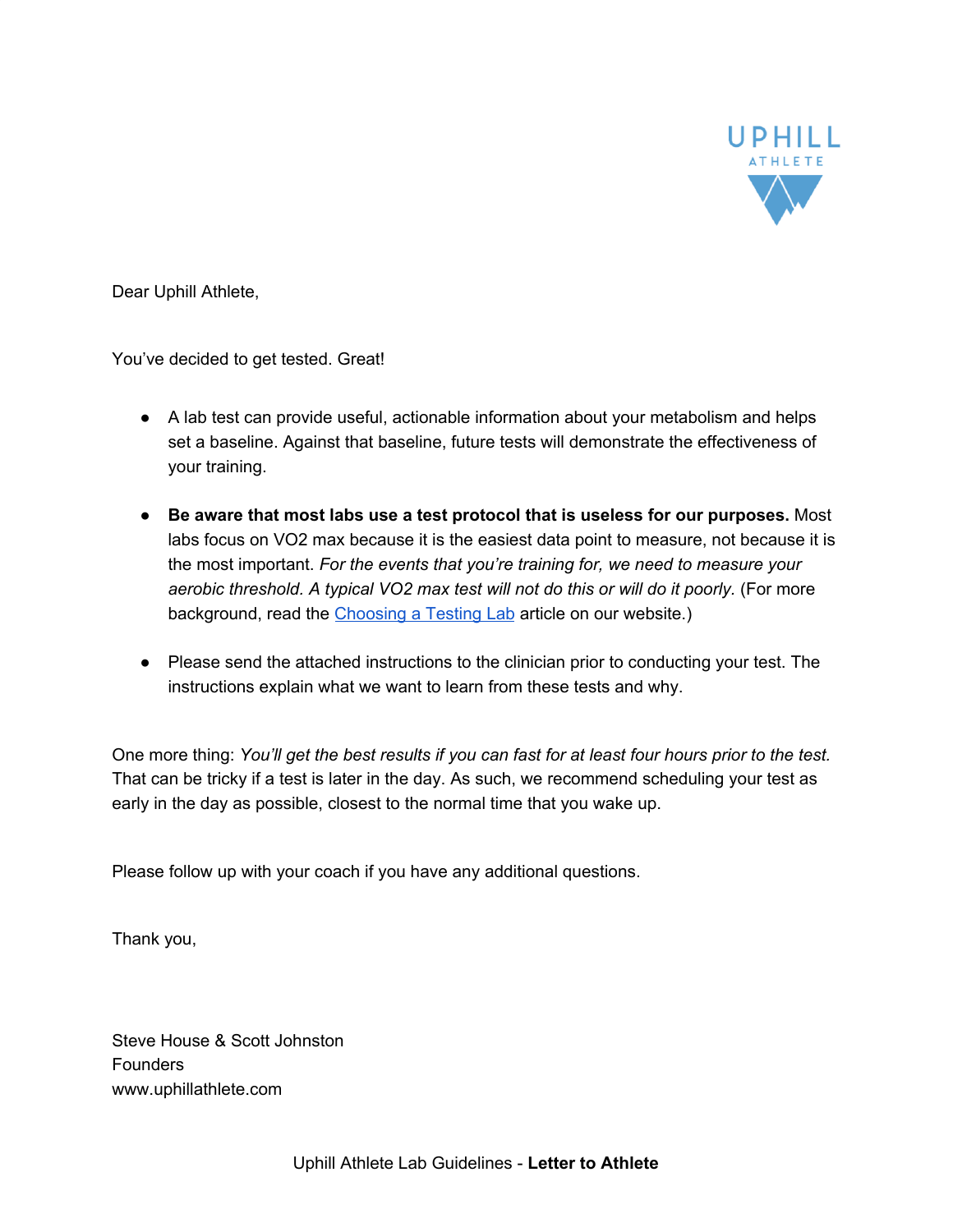# **Uphill Athlete Lab Guidelines**

## **for Aerobic Threshold Testing**

### **Our preferred test protocol is as follows:**

- The athlete warms up slowly and gradually for 15-20'. To save lab time, this can be done outside or on a nearby treadmill;
- The athlete begins the test at a low heart rate with the treadmill set to a 10% incline and a slow speed;
- In 3-minute stages, the intensity is increased but *without* an increase in the incline of the treadmill. *Each stage should target a 5 bpm increase in heart rate*;
- The test continues until noting, primarily, the aerobic threshold, and secondly, the anaerobic threshold;
- Testing VO2-max is not helpful for our purposes. But if the client wants to, the test can continue to failure.

#### **Why warm up?**

The aerobic system takes longer to "come online" than the anaerobic. The aerobic threshold is our main concern, so we want to give it the best chance to be fully functional during the test.

#### **Why a treadmill?**

We want our clients to get tests on inclined treadmills because that is the most specific method for the sports that we coach.

#### **Why a constant 10% incline?**

The actual incline isn't important so long as it's between 10% and 25% and, more importantly, the athlete can conduct future tests at the same angle. A 10% incline seems to be the most common among treadmills, so it's described as such in our protocol.

Also, we would like the increases in intensity to come only from increases in speed. Using increasing in grade changes the mechanics of the athlete and creates non-linear increases in load. The athlete is more likely to go anaerobic sooner, which is the opposite of what we're trying to test.

#### **Why the focus on the aerobic threshold?**